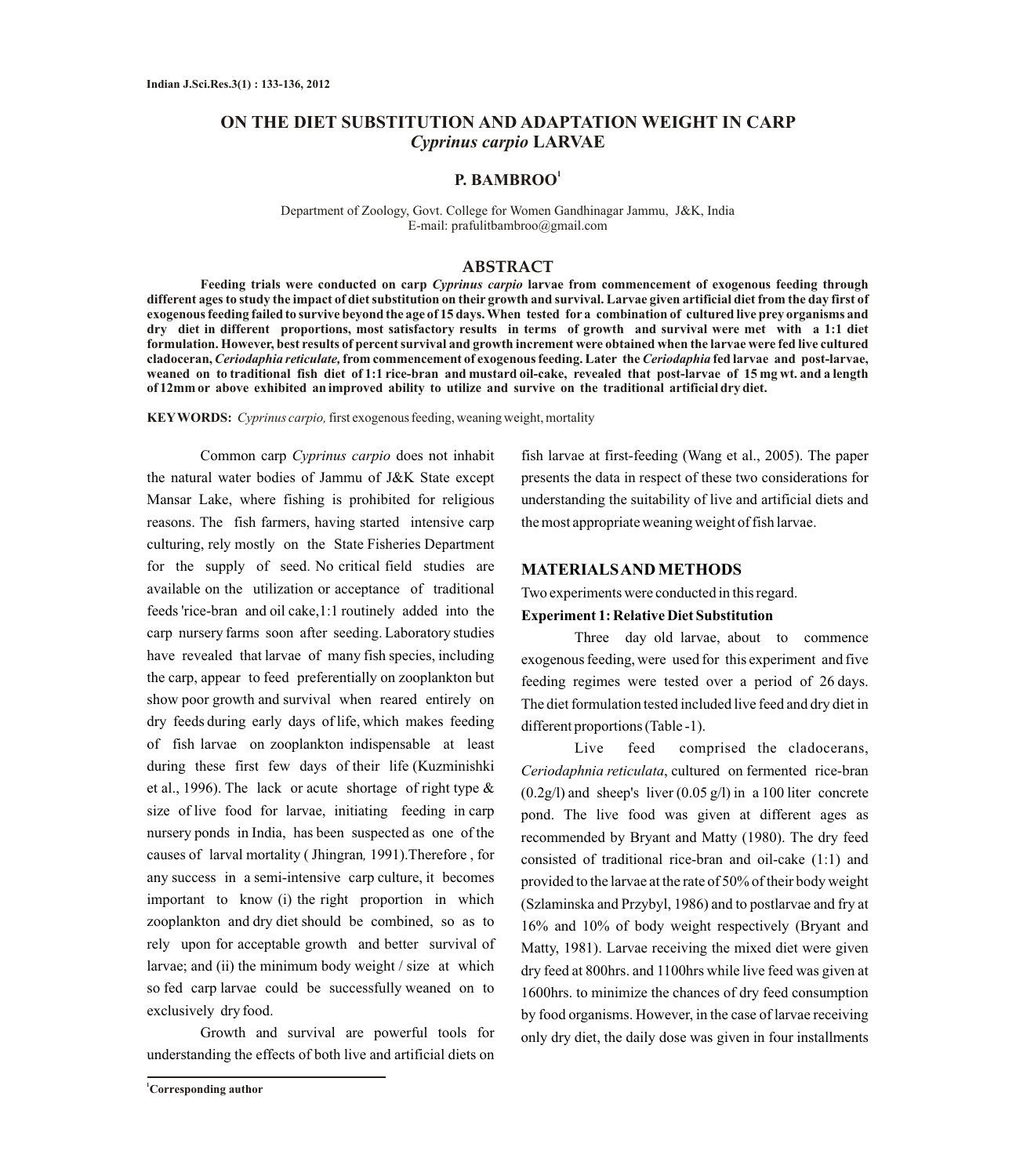namely, at 800hrs, 1200hrs, 1600hrs, and 1900hrs.

## **Experiment 2: Adaptation Weight**

Carp larvae and post-larvae after feeding on cultured live-food organisms (*Ceriodaphnia)* from first exogenous feeding were shifted over to artificial dry diet at initial weaning mass of 2.5 mg, 9.2 mg, 15.2mg, 25 mg, 42.3 mg and 60.6 mg. The survival and growth was monitored over a period of 20 days to determine the age at which larvae thrive most successful on dry diet.

These experiments were conducted in glass troughs, 10 larvae per trough of 5 liter capacity with 10 larvae per trough. Water was changed every alternate day and each treatment was replicated.

The specific growth rate (SGR) of groups was computed by using the formula of Brown (1957) and normalized biomass index (NBI) was determined according to the formula of Beck (1979).

## **RESULTS**

The results of experiments conducted showed that the larvae fed live cultured food organisms recorded maximum growth rate (Table-2). The normalized biomass index (NBI) was also the highest in larvae that received livefood and lowest in those that received mixed diet treatment D (Table-2)

The best results were with treatment set A as specific growth rate (SGR) was highest with live-food without any mortality. The results of treatment B&C in terms of SGR and survival success differed significantly from treatment D in terms of survival among mixed diet formulation (Fig. I).

Larvae that received only dry diet from day first of exogenous feeding survived 15 days the longest (Fig.I). These larvae consumed dry diet from day one of exogenous feeding but turned emaciated with passage of time and registered total mortality after the age of 15 days. ANNOVA revealed variation in respect of growth in larvae, reared under different treatments, significant at 1%.

SGR increased with the increase in initial weight of weaning to dry feed. The increase in weaning mass up to 15.2 mg (length 12.2mm) decreased mortality and increased SGR. The survival was 100 % while as SGR continued to

increase with further increase in weaning weight. While SGR did not differ much among the groups that were weaned at initial weight of 15.2 mg and 25.8 mg (Fig.2) the survival of larvae was also 100% in both. Initial weaning at a mass below 15.2 mg resulted in high mortality and low SGR. The NBI increased with increase in the weaning weight of the larvae (Table-3)

It would thus appear that postlarvae with a weaning weight of 15 mg. and above have the ability to utilize dry feeds more efficiently than larvae of lower initial weaning weight.

## **DISCUSSION**

The poor growth rate eventually leading to total mortality of carp larvae fed exclusively dry diet from day 1 of exogenous feeding as found during the present studies, is a serious problem in fish culturing. The acceptance of dry food does not appear to be a problem with carp larvae as food provided to the larvae was always found in the alimentary canal of the so-called starving larvae in the present study. Nor could the poor performance of carp larvae be attributed to the lack of digestive enzymes in the larval gut and hence inability to digest dry food in view of the new available evidence to the contrary in the finding of Ragyanzski ( Kaushik, 1986) who has demonstrated the presence of proteolytic enzymes right from the very first stage in carp larvae and that those contributed by Zooplankton account for only one-fourth of the proteolytic activity in larvae (Lauf and Hofer, 1984). These findings rule out poor utilization as the only reason for mortality of larvae fed on artificial diets. Obviously, the reasons can be more than one. The high enzyme production stimulated by dry diets and their poor re-absorption in the hind-gut in larvae, resulting in the loss of body proteins (Hofer and Nasir-Ud-Din, 1985), absence of some essential nutrients in the dry diet necessary for the metamorphosis of fish (Flutcher, 1982) coupled with the leaching of essential amino-acids from dry diets once in water (Grabner et al., 1981) together offer plausible explanation for poor performance of fish larvae with artificial diets.

The best performance in respect of growth and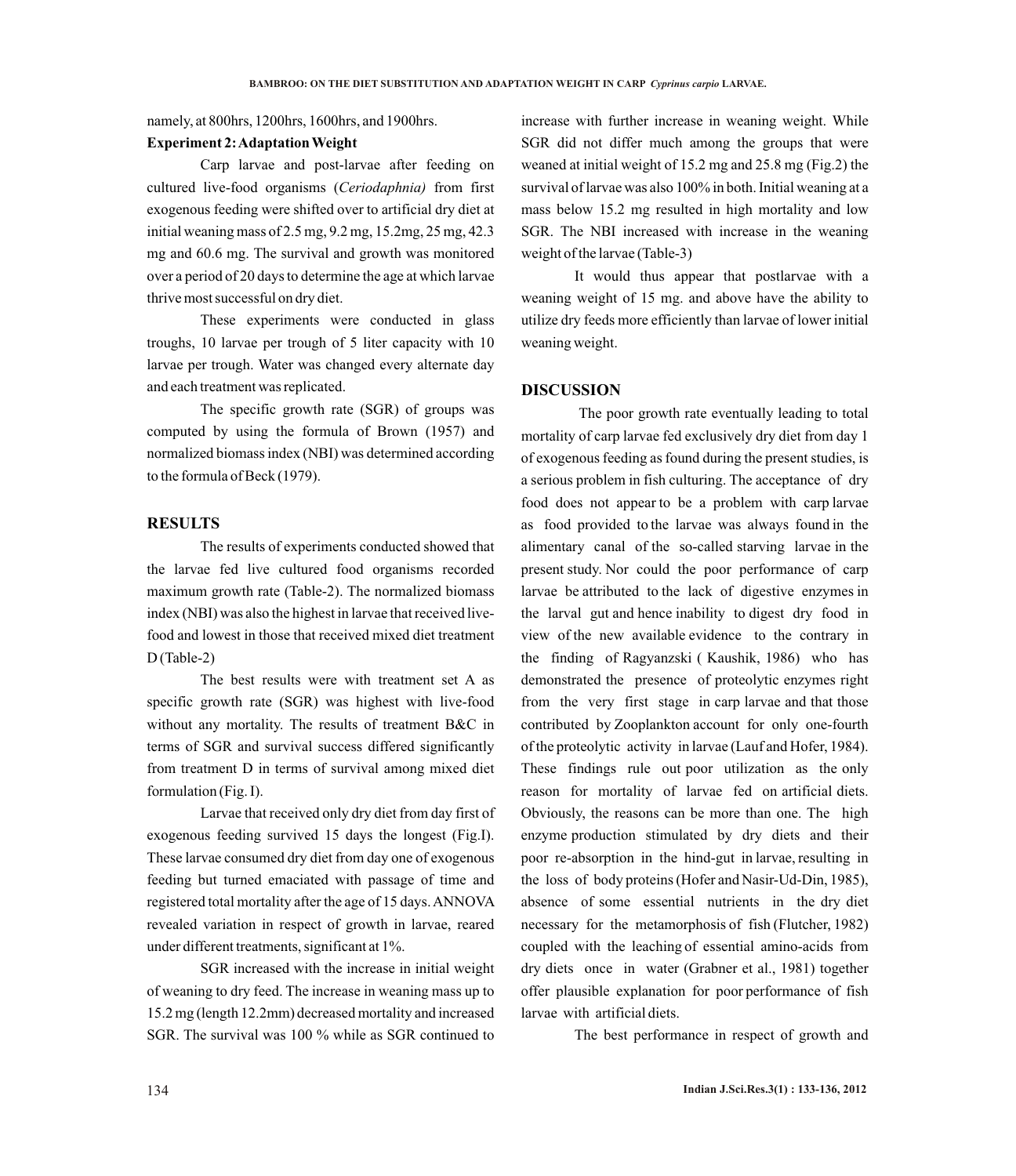survival, as exhibited by carp larvae in this study, when reared exclusively on natural live prey substantiates the reports of Sharma and Chakrabarty, (1999) and Montchowiu et al., (2011). The superior nutrient quality of live feeds is hence undisputed. In this regard the efficient utilization of synthetic dipeptides and proteins in 1:1 ratio in the diet of carp larvae for better survival as reported by Kawasek et al., (2010) remains to be confirmed especially for large scale use and under different ecological conditions.

Although substitution of live-food by dry diets in different proportions lowered the mortality, the restricted ration of live-food restrained the growth of larvae. This falls in line with the findings of Szlaminska & Przybyl, (1986). However, we did not get additive effect on growth of larvae with mixed diet as suggested by these authors. Our results reveal that 50% substitution of livefood can be reasonably relied upon from the day 1st of exogenous feeding to ensure up to 85% survival with SGR of 18.3% per day.

The present study has also demonstrated that carp larvae can be successfully weaned at an initial mass of 15.2 mg or above to artificial diets of rice-bran and oil-cake (1:1) with 100% survival. Montchowui et al., (2011) also recommended the appropriate weaning age of African carp at 14 days post-hatching. Bryant and Matty (1981) reported 9.5 mg as adaptation weight for carp larvae to commercial trout diet with 80% survival. The higher weaning weight (adaptation weight of 15.2 mg.) demonstrated by carp larvae in the present study could be due to poor quality of dry diet (rice-bran and oilcakes) in comparison to one used by Bryant and Matty, (1981) as presence of several toxins and anti-nutritional factors in mustard oil-cake stands already reported (Gohl,1981).

#### **ACKNOLWLEDGEMENT**

The author is thankful to Prof. Y. R. Malhotra, former Vice Chancellor, University of Jammu and Prof. Kuldeep K. Sharma, Head, Dept. of Zoology for guidance and critical evaluation of the paper.

**Table 1: Different diet formulations given**

| <b>Treatment</b><br>sets | <b>Percent live</b><br>food | Percent dry<br>diet |
|--------------------------|-----------------------------|---------------------|
|                          | 100                         |                     |
|                          | 75                          | 25                  |
| $\subset$                | 50                          | 50                  |
|                          | 25                          | 75                  |
|                          |                             | 100                 |

**Table 2: Normalized Biomass Index in relation to relative diet substitution. Initial length: 5.7mm, initial wt.: 0.9mg**

| <b>Treatments</b> | <b>Final length</b> | S.D. | Final | S.D. | <b>NBI</b> |
|-------------------|---------------------|------|-------|------|------------|
|                   |                     | 士    | wt.   | 士    |            |
| А                 | 30.5                | 2.5  | 395   | 105  | 39.4       |
| В                 | 24.5                | 1.5  | 155   | 55   | 13.8       |
| C                 | 22.7                | 1.1  | 105   | 15   | 8.8        |
|                   | 20.5                | 2.5  | 85    | 15   | 4.1        |
| E                 | 7.0                 | 0.3  | 25    | 0.2  |            |

( - ) Mortality was 100% after 15 days

**Table 3: Adaptation of** *C. carpio* **larvae to artificial dry diets**

| Average<br>length at<br>weaning<br>(mm.) | Initial wt.<br>at weaning<br>(mg.) | S.D<br>(mg.) | Final<br>wt(mg.) | S.D.<br>(mg.) | <b>NBI</b> |
|------------------------------------------|------------------------------------|--------------|------------------|---------------|------------|
|                                          | 2.5                                | 0.4          | 5.0              | 2.3           | $-0.1$     |
| 9.9                                      | 9.2                                | 0.6          | 20.0             | 1.8           | 0.88       |
| 12.2                                     | 15.2                               | 1.4          | 50.4             | 6.2           | 3.52       |
| 14.9                                     | 25.8                               | 5.2          | 92.0             | 14.8          | 6.62       |
| 16.0                                     | 42.3                               | 7.0          | 190.4            | 18.5          | 14.81      |
| 18.2                                     | 60.6                               | 9.2          | 300.6            | 28.4          | 29.0       |

**Fig.1 : Growth rate and survival success of carp larvae reared on different diet formulations**